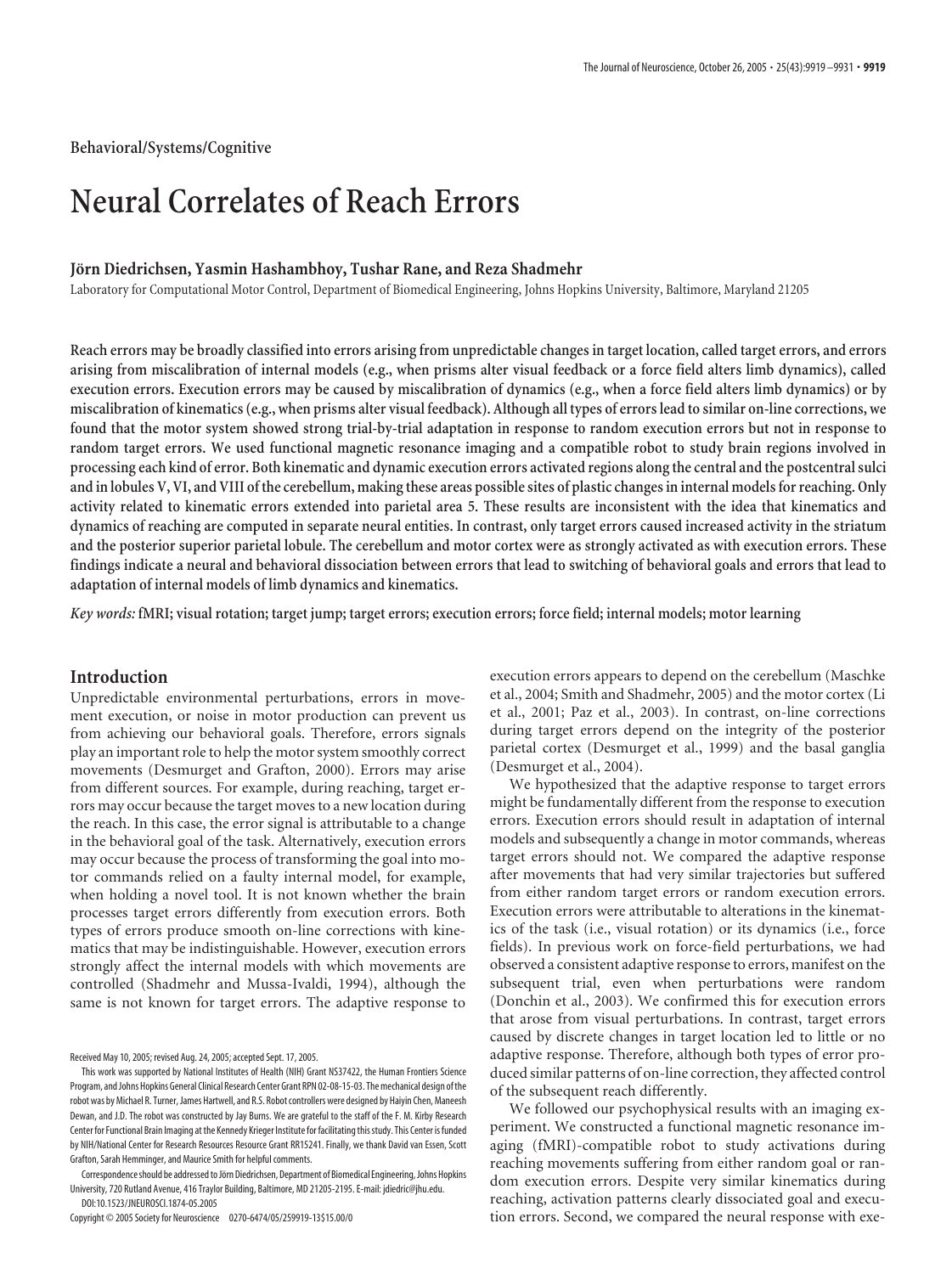cution errors that were attributable to either a visual rotation (kinematics) or a force field (dynamics). Surprisingly, we found that the regions of neural activity were essentially overlapping for these two different types of execution errors.

# **Materials and Methods**

*Participants.* A total of 39 neurologically healthy volunteers enrolled in the study. Their age ranged from 18 to 45 years (mean of 26 years), with 18 females. All participants were right-handed. Of the 39 volunteers, 10 participated in the behavioral experiment, 13 in imaging experiment 1, and 16 in imaging experiment 2. Each participant took part in only one of the experiments. The Johns Hopkins School of Medicine Internal Review Board approved the study procedures.

*Apparatus.* In all experiments, participants held onto a two-joint robotic manipulandum, which allowed free two-dimensional movements in the horizontal plane and was capable of applying forces to the hand. For the fMRI studies, a nonmagnetic version of the manipu-



Figure 1. Experimental setup for imaging experiments. A, Participant, for better visibility shown outside the scanner, holds on to a robotic arm and makes 4 cm movements in the horizontal plane (white arrow). **B**, Visual feedback as viewed by the participant on a back-projection screen. A movement away from the head corresponded to an upward cursor movement. Only the current target and cursor are present on the screen. Dotted target locations indicate the rest position and possible target locations in the target-jump condition.

landum was used (Fig. 1*A*). Forces were applied via air pistons supplied with an air pressure of 100 psi from a compressor outside the MR room. Time constant of the pistons response was  $\sim$  60 ms to a step input. Linear optical encoders on the elbow and shoulder joint provided position readings with endpoint accuracy better than 0.01 mm to a control computer outside the room. A filter panel in the wall of the scanning room prevented leakage of receptive field noise for both ingoing and outgoing signals. Position and velocity of the hand and the generated forces were recorded at 200 Hz. Numerous pilot studies ensured that the presence and operation of the robotic arm near the scanner bore did not impact the signal-to-noise ratio of the functional data. Targets and visual feedback on the hand position were projected from outside the scanner room onto a back screen, which was viewed by the participants through a mirror.

*Behavioral study outside the scanner.* The goal of the behavioral study was to test the hypothesis that goal and execution errors would produce different patterns of trial-to-trial adaptation. The study was conducted with the participants ( $n = 10$ ) sitting upright and holding the robot handle with the right hand. The elbow was supported at shoulder height, bringing the arm into the plane of movement. Visual feedback of the hand position was continuously provided by a white 5 mm cursor on a computer screen, which was arranged vertically, 50 cm in front of the participant. Movements were made only in the forward direction; the robot arm brought the hand of the participant passively back to the start position. The target, a red 1.5 cm square, was presented 11 cm above the starting position. When the target turned white, participants were instructed to move the arm quickly and smoothly to the target. Movements with a peak speed between 55 and 80 cm/s were rewarded by a visual "explosion" of the target if they were completed within a time limit. This limit was dynamically adjusted for each participant and condition, such that  $\sim$  50% of the trials were successful. After each block of 81 trials, feedback was given to the participant concerning the number of achieved explosions.

The experiment began with one training block of normal, unperturbed movements. Before the onset of the second block, participants were given the following instruction: "The apparatus will perturb your movement in different ways. All perturbations are completely random. In all trials, try to move as quickly as you can to the target. If you do not reach the target right away, try to get to the target as fast as possible." The 12 experimental blocks switched sequentially between three conditions: In the visualrotation condition, the visual feedback was rotated by  $0, +12$ , or  $-12^{\circ}$ around the starting location. In the curl-field condition, a viscous force field (Shadmehr and Mussa-Ivaldi, 1994) of 0,  $+13$ , or  $-13$  Ns/m was

applied to the hand, exerting forces perpendicular to the movement direction. In the target-jump condition, the target was displaced when the tangential velocity of the hand crossed 4.5 cm/s and had moved at least 1 cm from the initial starting position. The new target positions were located at the same distance and rotated by  $0, +12$ , or  $-12^{\circ}$  around the starting position. In all three conditions, the direction of perturbation was randomly selected with equal probability.

*State space model of trial-by-trial adaptation.* We asked whether target errors (attributable to target jump) or execution errors (attributable to visual rotation or force field) produced distinct patterns of adaptation as reflected in the feedforward motor commands in the subsequent trial. We used a state-space model to quantify the patterns of trial-by-trial adaptation for the behavioral data collected outside the scanner (Thoroughman and Shadmehr, 2000; Donchin et al., 2003; Wainscott et al., 2005):

$$
\begin{aligned} y_n &= Du_n - z_n + \varepsilon_n \\ z_{n+1} &= z_n + By_n + \eta_n \end{aligned} \tag{1}
$$

The error on trial *n* is noted by  $y_n$  and is expressed as a function of the perturbation  $u_n$ , the internal state of the system  $z_n$ , and the output noise  $\epsilon_n$ . The error in each trial was measured as the angle between the line connecting the starting point and the hand position at 200 ms and the line connecting the starting point and the final hand position. The parameter *D* indicates how much angular error is caused by a perturbation in a naive participant  $(z_n = 0)$ . For the force-field condition, this parameter relates to the stiffness of the arm, whereas in the visual-rotation and target-jump conditions, this parameter is close to one, because a 12° rotation of target or feedback induces an equally sized error. The second equation states that the internal state (*z*) changes by a certain proportion of the experienced error, in which the amount of change is determined by the adaptation rate *B* and by a random noise term, the state noise  $\eta_n$ . The parameters *D* and *B* and the noise variances  $\sigma^2$  and  $\sigma^2$  were estimated for each participant and condition using an expectation-maximization algorithm.

*Scan acquisition*. Data were acquired on a 3 T Philips Intera system (Philips Medical Systems, Best, The Netherlands). For functional scans, we used an echo planar imaging (EPI) sequence with sensitivity-encoded MRI (Pruessmann et al., 1999) and a sensitivity-encoding factor of 2. The whole brain was covered in 37 axial slices (3 mm thickness; 0.5 mm gap; repetition time, 2 s), each of which was acquired as an 80 - 80 matrix (field of view was 24.0  $\times$  24.0 cm), with a voxel size of 3  $\times$  3  $\times$  3.5 mm. The image was reconstructed to  $128 \times 128$ . Each scan consisted of six dummy images that were discarded and 176 (experiment 1) or 144 (experiment 2)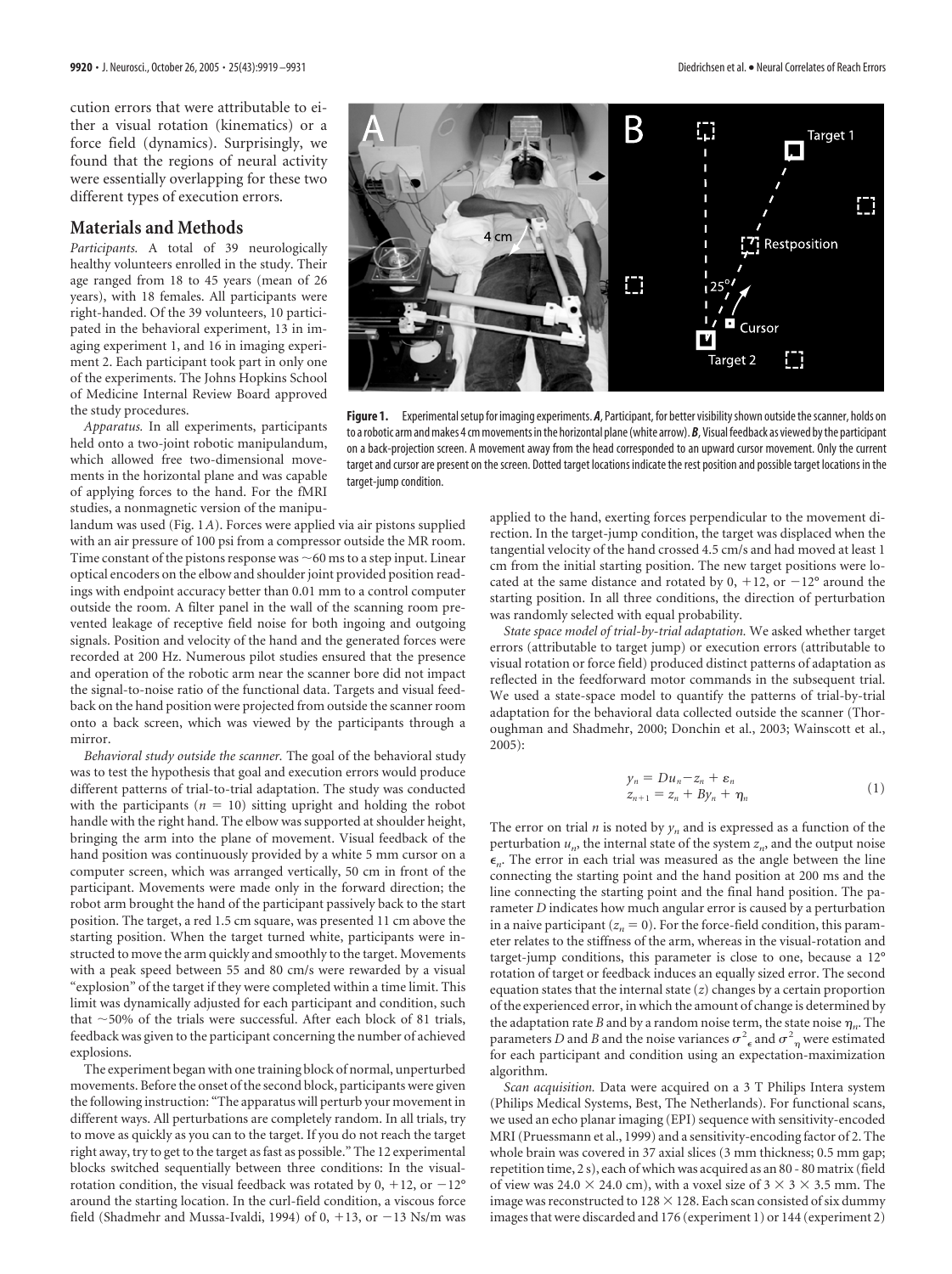data images. T1-weighted structural images were acquired with  $1 \times 1 \times$ 1 mm resolution using a magnetization-prepared rapid-acquisition gradient echo sequence without sensitivity encoding for higher signal-tonoise ratio.

*Artifacts.* fMRI studies of overt arm movements with a robotic device pose significant technical challenges. At 3 tesla, head movements of  $\leq$ 1 mm can increase the noise variance of individual images by a factor of 3 (Diedrichsen and Shadmehr, 2005). Therefore, all participants used a custom-fit bite bar for head stabilization.

Even with the head perfectly stabilized, the dislocation of a mass near, but outside of, the head coil can induce strong signal changes in EPI images. We confirmed this observation by placing a water-filled phantom into the head coil and positioning another water bottle at 30 cm distance below the head coil, either on the left or right side of the bed. Significant signal differences were observed depending on the position of the external bottle.

To address this issue for the current study, the movements were only 4 cm long, in contrast to 11 cm in the behavioral study, and involved mostly the elbow joint, minimizing the amount of mass that was displaced with the movement. The position of the hand during the acquisition of baseline images was located between the two target positions. Therefore, the average hand position during movement phases and during baseline phases was the same, and locally linear components of a static distortion effect would be averaged out.

To test whether nonlinear changes induced a bias into the data, we directly studied the influence of hand position on the fMRI signal. For 21 of 29 participants, we included a scan in which they were instructed to move the hand to the rest position, target 1, and target 2 and hold each position for 20 s. Each position was repeated four times. We then computed the difference between images taken when the hand was at a target versus when the hand was at the rest position. If the position-dependent artifact biased our results, this difference image should correlate with any movement versus rest contrast image.

Although this approach tested for the possibility that the artifact biased our results, it remained possible that the movements induce noise and increase the variance of the observations, leading to a loss of sensitivity. We therefore developed a new statistical technique with which the noise variance in each image can be estimated in an unbiased manner, using restricted maximum likelihood estimation (Diedrichsen and Shadmehr, 2005). In a weighted least-squares approach, these images can be down weighted by the inverse of that variance, minimizing their influence on the result.

*Imaging procedures.* All participants underwent a training session 1–5 d before scan acquisition. The session was conducted in a mock scanner with a setup identical to the real scanning environment. Participants familiarized themselves with the bite bar and learned to perform movements in the scanner. During training, participants completed four blocks of 80 trials of unperturbed movements. Depending on the experiment, the practice also included reaching trials in a resistive field or in the first visual control conditions (see below).

During the scan session, participants lay in a supine position, used a custom-fit bite bar, and grasped the robot handle with their right hand while the elbow was supported by a cushion (Fig. 1*A*). The center target was adjusted for each participant such that his or her hand was positioned right above the navel. Movements were performed in the horizontal plane.

To optimize experimental power, we chose a block design with task phases of 10 movements. In these task phases, a new target appeared every 2 s. There were two possible target positions, diagonally above or below the starting position (Fig. 1*B*), arranged at an angle such that movements between targets 1 and 2 involved mostly elbow flexion and extension. Whereas participants were moving in only one direction in the behavioral study, we chose to have participants move in both directions in the imaging studies to avoid neural activity related to the passive return of the arm to the starting position. Thus, the endpoint of each movement, which depended on the perturbation on that trial, became the starting position for the next one. This constraint precluded the possibility of using the state space model to measure the trial-by-trial adaptation rate, because we cannot distinguish between the history of perturbations and biomechanical difference between different movement directions. However, in a pilot study on  $n = 8$  subjects, using constant force fields with interspersed catch trials and two movement directions, we observed a similar trial-to-trial adaptation inside the scanner as usually found outside the scanner (Thoroughman and Shadmehr, 2000).

Each trial began with the presentation of the target. Participants were instructed to move the cursor to the target immediately on appearance. Each movement had to end in the target, and a movement was considered successful if the hand reached a velocity of  $>$ 20 cm/s during the movement and the cursor was brought into the target in time. A visual target explosion indicated success. The movement duration criterion was flexibly adjusted such that the number of explosions was equal among all conditions. The cursor was continuously visible. The first movement of a block consisted of a 2 cm movement toward one of the targets, followed by eight 4 cm movements back and forth between the two targets and finally by a 2 cm movement back to the starting position. After this block of 10 movements (20 s), there was a 14 s rest phase, in which participants were instructed to remain motionless and fixate the cursor. The experiment design focused on making the kinematics of the reaching trials as similar as possible between the various conditions (target jump, visual rotation, and curl field).

*Imaging experiment 1*. In this experiment ( $n = 13$ ), we compared the activation patterns attributable to target errors (target jump) versus execution errors (visual rotation). In the target-jump condition, the target was displaced to a new location when the arm moved faster than 4.5 cm/s. The new location was at the same distance from the start of the movement as the old location rotated clockwise or counterclockwise by 25° (Fig. 1*B*). Displacements occurred randomly in six of the middle eight movements, whereas two movements were unperturbed. In the visualrotation condition, visual feedback was rotated either clockwise or counterclockwise around the starting position. To avoid discontinuous displacements of the cursor, two trials were performed under the same rotation condition. Interspersed in the middle eight movements were two unperturbed movements, such that the center of rotation could change within a task block from target 1 to target 2. The amount of rotation was 25° for the first five participants, such that the size of the errors was comparable with the target-jump condition. In this case, movement durations were longer in the visual-rotation condition (Table 1). Thus, for the last eight participants, the amount of rotation was adjusted, such that movement duration was approximately matched between the two conditions.

We also included two visual control conditions without hand movements to account for differences in visual stimulation, shifts of attention, and eye movements. In the first visual control condition, the sequence of target appearances mimicked exactly the visual-rotation condition (including target explosions). In the second visual control condition, targets were displaced randomly on 6 of the 10 trials. The timing of displacements and possible explosions were based on behavioral data from the target-jump condition. Participants were instructed to follow these targets with their eyes as under normal movement conditions but not to move their hand. As an instructional cue, the cursor turned blue in these conditions and remained stationary at the center. We also included a normal movement condition in which reaches were performed without perturbation.

*Imaging experiment 2.* In this experiment ( $n = 16$ ), we compared two different forms of execution errors: one attributable to visual rotation and another attributable to a force field. The visual-rotation condition was identical to experiment 1, but the rotation was set to  $\pm 25^{\circ}$ . In the curl-field condition, a viscous curl field  $(\pm 12 \text{ Ns/m})$  was applied to the hand. The force field was turned off when the hand velocity dropped below 4.5 cm/s. The experiment also included a normal movement condition between the two standard targets. For half of the participants, a resistive-field condition was added, in which a viscous force was applied opposite the principal movement direction. The resistive field was designed to make the integrated shoulder and elbow torque equal to the curl-field condition, approximately equating the total force produced in the two conditions.

*Movement data analysis.* Velocity data were smoothed with a Gaussian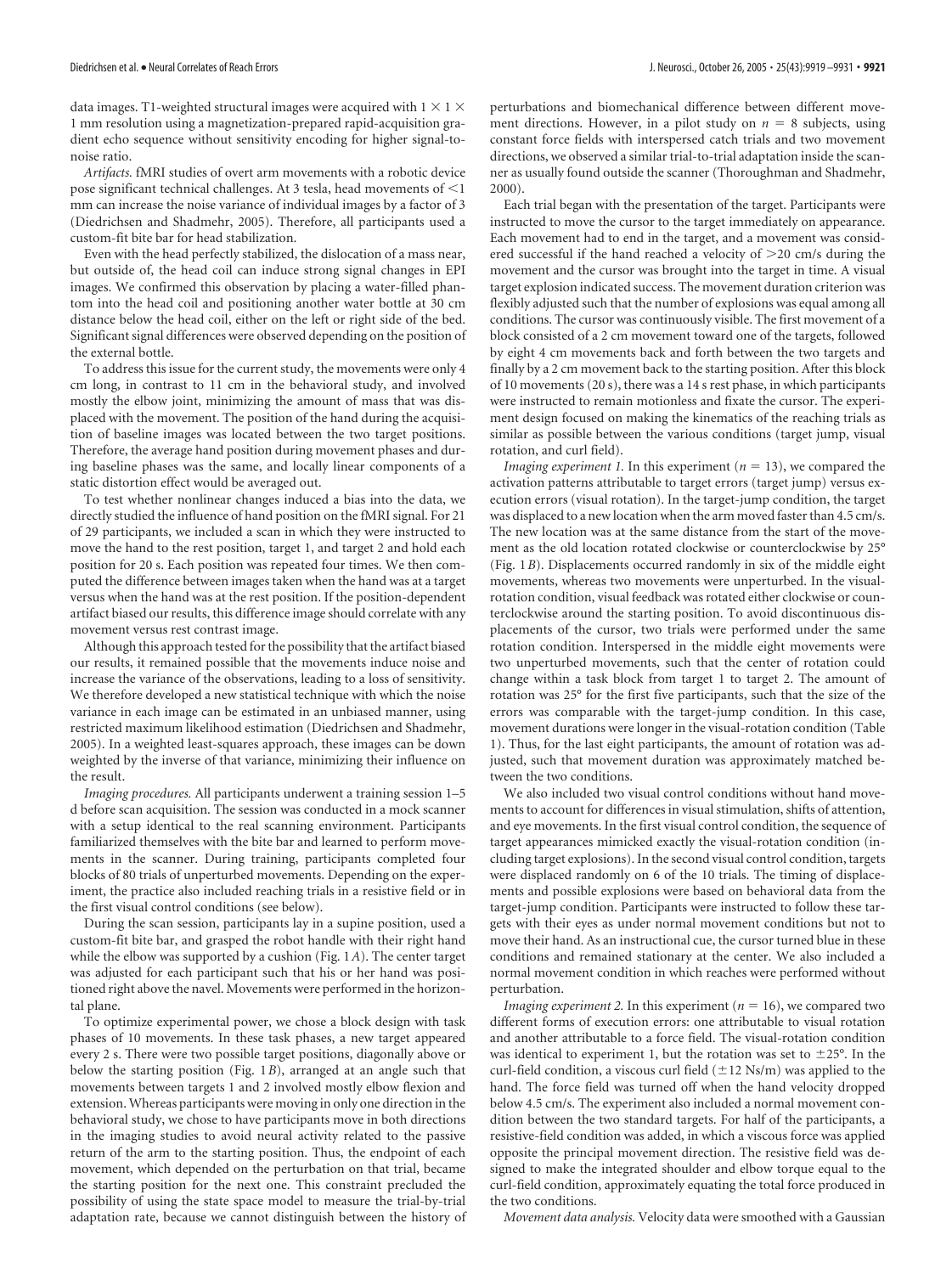#### **Table 1. Average movement parameters (SD) for the conditions of the imaging experiments 1 and 2**

|                                     | Normal movement | Visual rotation | Condition curl field | Target jump | <b>Resistive field</b> |
|-------------------------------------|-----------------|-----------------|----------------------|-------------|------------------------|
| Experiment 1 (participants 1-5)     |                 |                 |                      |             |                        |
| Movement duration (ms)              | 417 (26)        | 614 (68)        |                      | 569 (57)    |                        |
| Movement error (degrees)            | 4.6(0.6)        | 25.1(3.9)       |                      | 25.5(2.1)   |                        |
| Movement length (cm)                | 4.3(0.4)        | 5.9(0.5)        |                      | 5.4(0.5)    |                        |
| Experiment 1 (participants $6-13$ ) |                 |                 |                      |             |                        |
| Movement duration (ms)              | 481 (26)        | 576 (68)        |                      | 559 (57)    |                        |
| Movement error (degrees)            | 3.2(0.6)        | 19.2(3.9)       |                      | 25.2(2.1)   |                        |
| Movement length (cm)                | 6.6(0.4)        | 5.7(0.5)        |                      | 5.9(0.5)    |                        |
| Experiment 2                        |                 |                 |                      |             |                        |
| Movement duration (ms)              | 422 (41)        | 648 (45)        | 631 (49)             |             | 491 (64)               |
| Movement error (degrees)            | 6.5(1.8)        | 25.3(1.6)       | 25.4(4.6)            |             | 6.6(2.3)               |
| Movement length (cm)                | 4.8(0.5)        | 6.7(0.7)        | 6.9(1.2)             |             | 4.4(0.1)               |

Movement duration (in milliseconds) encompasses all corrective submovements. Movement error is the absolute angular deviation of the initial movement direction (200 ms) from the final movement direction. This measure is ca only for the perturbed movements, whereas the other parameters are averaged over all movements (except the first and last movement of a 10 movement block).

kernel of 10 ms full-width half-maximum. Movement initiation was defined as the time when the hand velocity crossed the threshold of 2 cm/s and sustained this speed for at least 100 ms. Movement termination was the last time the hand velocity fell below 2 cm/s for that trial. Thus, our measure of movement duration included all corrective submovements. All movements stopped in the target. Movement length was the total path traveled by the hand in that trial. The angular error was computed as the angle between the line connecting start point and endpoint of the movement, with the line connecting the start position and the hand position at 200 ms.

*Imaging data analysis.* Functional imaging data were analyzed using Matlab (MathWorks, Natick, MA) and SPM2 (Wellcome Department of Cognitive Neurology, London, UK) (Friston et al., 1999). For preprocessing, data were temporally realigned to correct for the sequence of slice acquisition and then spatially aligned to the first scan with a sixparameter rigid-body transform. Data were high-pass filtered with a cutoff frequency of 1⁄128 s to remove slowly varying trends and normalized by a single constant for each scan. The data of each voxel was fitted with a linear model that contained a separate regressor for each task phase. Each regressor was a boxcar function spanning a block of 10 movements, convolved with an estimated hemodynamic response function. The shape of this function was estimated based on a set of preliminary experiments on eight subjects. To control for possible noise artifacts in the data, we used a weighted least-squares approach down weighting images with high noise variance (Diedrichsen and Shadmehr, 2005). The resulting coefficient for each regressor was then transformed into percentage signal change by dividing the peak of the predicted response by the mean signal intensity for that voxel.

We pursued two different strategies for intersubject spatial normalization. For subcortical areas, we normalized the individual anatomies to the Montreal Neurological Institute (MNI) template using a highdimensional nonlinear transform (Ashburner and Friston, 1999). For this purpose, the functional data were smoothed with a 6 mm Gaussian kernel. The functional data from the cerebellum was visualized using a surface-based representation of an individual cerebellum (Van Essen, 2002). For cortical areas, we used the software Caret [http://brainmap- .wustl.edu/caret (Van Essen et al., 2001)] to segment the left and right hemisphere, reconstruct the cortical surface, and inflate each hemisphere to a spherical representation. The individual spheres were then aligned using six anatomical landmarks to the new population-averaged, landmark- and surface-based atlas (Van Essen, 2005). The unsmoothed functional data for each condition and participant were then projected onto this atlas surface and smoothed on the surface with an iterative procedure using local averaging (10 iterations, strength 1). Group inferences were made from the two-level random-effects analysis from these smoothed images. The statistical threshold was fixed at  $\sqrt{n}$  for each experiment (effect size of 1). To correct for multiple comparisons, we applied random-field theory (Worsley et al., 1996) to the twodimensional statistical maps (Diedrichsen, 2005) and used clusterwise *p* values for the given *t* threshold.

# **Results**

We began with a psychophysical experiment to compare consequences of random target errors (target jump) with random execution errors (visual rotation or force fields). Regardless of the type of perturbation, all movements exhibited smooth corrections (Fig. 2*A*). The similarity in on-line corrections after target jumps or visual rotations is apparent in the hand velocity perpendicular to the main movement direction (Fig. 2*B*). Relative to when the hand left the starting position, the correction began at 171 ms for the target-jump condition and at 193 ms for the visual-rotation condition and followed similar time courses. The onset of this correction occurred before the main forward movement had ended (Fig. 2*C*). Notice that the corrections in the curl-field condition cannot be easily assessed using this measure attributable to the interaction between perturbation, arm stiffness, and short-loop reflexes.

Despite the kinematic similarities in the on-line correction, goal and execution errors triggered different adaptive responses. We quantified adaptation by estimating the effect of errors experienced in one trial on the internal state of the system that produced the motor commands in the subsequent trial (Eq. 1). The adaptation rate *B* specifies the proportion of error in trial *n* that consistently affects the internal state for trial  $n + 1$ . The strength of the model is that it allows for measurement of adaptation even when perturbations are random and do not lead to sustained changes in behavior.

We fit Equation 1 to the sequence of trial-by-trial errors produced by each subject as they experienced the random perturbations. Figure 2*D* shows the estimates for adaptation rates in the force-field, visual-rotation, and target-jump conditions. Replicating previous results (Donchin et al., 2003), the adaptation rates for the curl-field condition were on average 0.15. We also found similar responses to random visual-rotation errors (curl field vs visual rotation,  $t_{(9)} = 2.13$ ;  $p = 0.062$ ). In contrast, the errors in the target-jump condition produced significantly smaller adaptation (target jump vs visual rotation,  $t_{(9)} = 11.32$ ;  $p < .001$ ).

We do not claim that participants cannot learn from target errors. In fact, if the target error was such that the target was displaced in a systematic manner, participants would likely learn to change their motor plan accordingly. The main point is that trial-by-trial learning remained substantial in response to randomly applied visual or force perturbations, whereas little or no adaptation was found in response to random target jumps, indicating separate mechanisms for adaptation.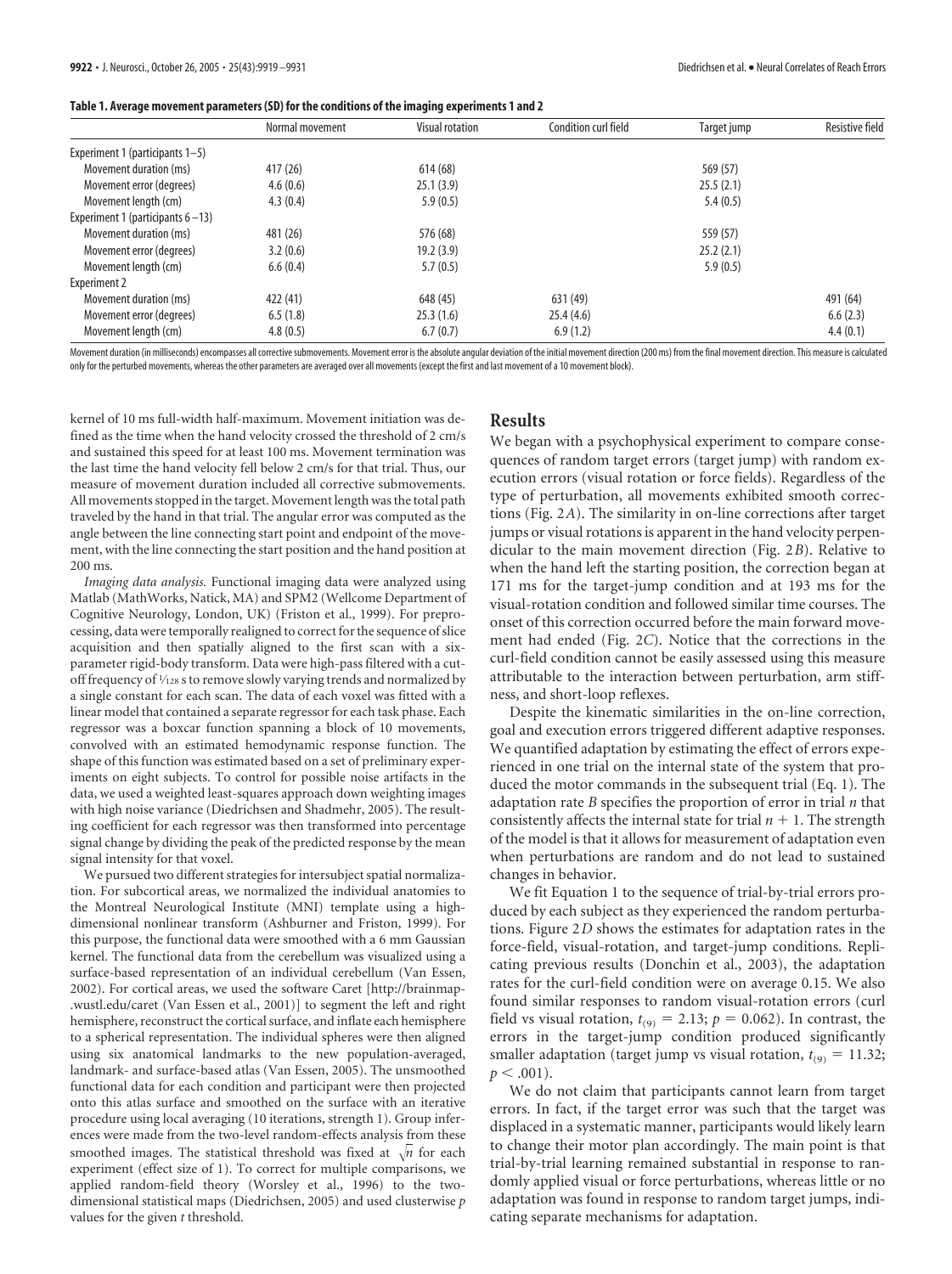

**Figure 2.** Results of the behavioral experiment. *A*, Average hand position trace (solid line) and cursor position trace (dashed line) in the target-jump, visual-rotation, and curl-field conditions. All movements start at the lower box. The gray triangle indicates average position and time of target jump. Hand velocities (in centimeters persecond) in the lateral direction (*B*) and in the forward direction (C) for trials perturbed to the left (black line), to the right (gray line), and unperturbed trials (dashed line). The black triangle marks the average onset of the correction. *D*, Trial-to-trial adaptation rater estimated from the state-space model (Eq. 1; see Materials and Methods). The dots plot the estimates for individual participants.

In the imaging experiments, we exploited this difference in the adaptive response and studied the neural signatures of execution and target errors. We reasoned that any brain region that undergoes adaptive changes in response to execution errors must receive this error signal. Because the blood oxygenation leveldependent (BOLD) signal is likely driven to a large degree by presynaptic activity (Logothetis, 2003), these regions should show increased activity when execution errors occur.

We carefully tested our data for artifacts that could possibly

arise from overt arm movements in the MR environment. First, overt head movements were successfully reduced using the custom-fit bite bar. The average translation between two adjacent images was 0.1 mm, accumulating to an average maximal translation over the course of the whole experiment of 1.5 mm. Second, we tested whether the position of the arm induced a bias into the functional data: The average correlation between the effect of hand position, as determined by the additional control scan, and our movement versus rest contrast was 0.03 (SD of 0.17). Thus, no consistent bias attributable to changes in arm position was present. Finally, we estimated the noise variance for each image. Although our method identified head movement, swallowing, blinking, and other related artifacts (Diedrichsen and Shadmehr, 2005), we did not find increased noise variance during arm movement blocks compared with rest blocks. On the contrary, the noise variance was estimated to be 5% lower during arm movement and 8% lower during visual control conditions than during rest blocks. This suggests that participants showed more head movement, swallowing, and blinking when not being engaged in a task. In comparison, noise arising from the arm movements themselves appeared to be modest. The imaging data are available in the Surface Management System Database (http:// sumsdb.wustl.edu:8081/sums/directory.do?id = 6406115).

## **Experiment 1: target errors versus execution errors**

In experiment 1, we compared neural activity in the target-jump and visual-rotation conditions. Because neural activity is likely to be affected by kinematics of the reach, we attempted to match as many variables as possible for the planned comparisons. We considered three variables: movement duration, angular error, and movement length. We found that it was not possible to match all three variables simultaneously in the two conditions. Therefore, we compromised, divided our subjects into two groups, and attempted to match different movement parameters in different groups. In the first five subjects, we positioned the targets to equate the angular error in the two conditions (Table 1). This produced average movement errors that differed by only 0.4°, but the length was 5 mm and the movement duration was 45 ms longer in the visual-rotation condition. For the subsequent eight participants, we adjusted the visual rotation angle dynamically to match movement length and duration between conditions. The average rotation angle was 20.2° compared with a 25° displacement in the target-jump condition. This led to relatively well matched kinematics: the movement lengths and duration differed by only 1.4 mm and 17 ms, respectively (Table 1). For the imaging results, we averaged the first five and last eight participants together. However, for each region, we checked that the results were still significant when the difference in movement duration, length, or angular error between conditions was used as a covariate in the across-subject analysis. All reported regions passed these tests.

To compare neural activity in the visual-rotation and targetjump conditions, we also had to consider important differences in terms of visual stimuli and the resulting eye movements. We included two visual control conditions. In the visual control 1 (C1) condition, we programmed a sequence of saccade targets that were identical in timing and position to the visual-rotation condition. In the visual control 2 (C2) condition, the programmed sequence of saccade targets matched the target-jump condition. Participants were instructed to saccade to every target while holding the hand still. In the control conditions, we did not show any cursor movements because observation of reach errors in force fields, without any overt movements, can lead to adapta-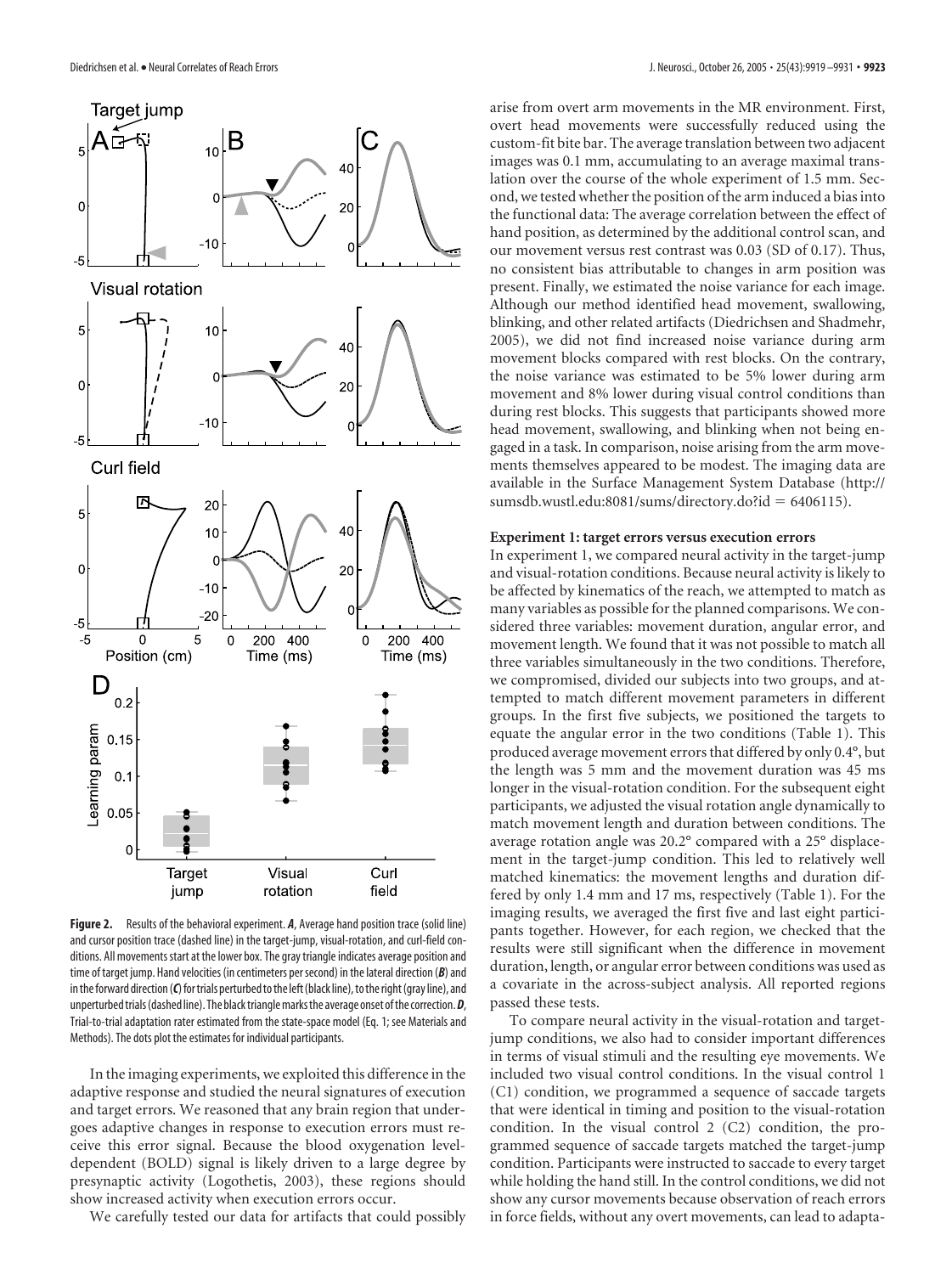

**Figure 3.** Population-averaged activity related to normal reaching movements compared with rest on a flattened representation of the left (A) and right (B) cortical hemisphere is shown. The lateral and parts of the medial surface of parietal and frontal lobe are shown: grayscale indicates sulcucal depth with sulci shown in dark gray, averaged across participants. SFS, Superior frontal sulcus; CS, central sulcus; PoCS, postcentral sulcus; IPS, intraparietal sulcus; STS, superior temporal sulcus; POS, parieto-occipital sulcus; MT, middle temporal area. C, Sulci (black lines) and the border of the flattened representation (red line) on an inflated representation of the left hemisphere. Average movement-related activity in basal ganglia and thalamus (D) and on a flattened representation of the cerebellum (*E*) isshown. Roman numerals denote cerebellar lobules according to the Larsell notation (Schmahmann et al., 2000). All maps are thresholded at  $t_{(13)} > 3.61$ .

tion (Mattar and Gribble, 2005). Although we did not monitor eye movements during imaging, we confirmed in a control study that, in visual control and movement conditions, participants reliably made a single saccade to every new target and an additional saccade when the target jumped. We also confirmed in the control study that, in the normal-movement and the visualrotation conditions, despite errors, participants maintained fixation of the target during the entire course of the reach (Neggers and Bekkering, 2001). Therefore, eye movements were well matched between the reach and the respective control conditions.

Figure 3 shows the reach-related activity (reach vs rest) on a surface atlas representation of the cortical hemispheres. The arm area of the left primary motor cortex showed the highest peak of activity. Activity was also observed bilaterally in premotor cortex and parietal areas along the postcentral sulcus and the medial bank of the intraparietal sulcus (IPS), extending backward into the intersection of IPS and the transverse occipital sulcus (IPS/ TOS). The latter area is likely equivalent to V7 and V3a (Tootell et al., 1998). An area located in the ascending branch of the posterior inferior temporal sulcus, likely the human homolog of the middle temporal area (Sunaert et al., 1999), was also consistently activated, as well as lower level visual areas (data not shown). Subcortical activity (Fig. 3*D*) was also observed in the striatum, globus pallidus, and thalamus. In the cerebellum, we found reach-related activity mostly in ipsilateral anterior cerebellum



**Figure 4.** Averaged activity in the visual control condition 2 versus rest on a flat representation of the left (*A*) and right (*B*) cortical hemispheres is shown. Threshold is  $t_{(13)} > 3.61$ . FEF, Human frontal eye field. Other abbreviations as in Figure 3.

(V) extending into lobule VI and bilaterally in lobule VIII (Fig. 3*E*). These cerebellar areas have been shown to have reciprocal connection with primary motor cortex (Kelly and Strick, 2003).

The activation patterns in the two visual control conditions were similar to each other, with generally larger activations in the second visual control condition. Figure 4 shows the C2 versus rest contrast, which revealed a bilateral network consisting of the precentral sulcus, an area that is thought to be the human homolog of the frontal eye fields (Koyama et al., 2004; Curtis et al., 2005), and areas in the medial bank of the IPS. Our results are consistent with the idea that the human homolog of the lateral intraparietal area is situated in the medial bank of the intraparietal sulcus (Corbetta et al., 1998; Sereno et al., 2001; Koyama et al., 2004; Schluppeck et al., 2005). The left thalamus was the only subcortical area that showed increases in BOLD signal in the visual control conditions.

To arrive at a contrast that reveals neural activity specifically coding for either target errors or execution errors, we assumed that signal changes during normal reaching (N) were attributable to two sources: activity arising from the execution of the reach movement  $(M_1)$ , and activity related to the visual stimulation, attention shifts, and eye movements  $(E_1)$ . That is,

$$
N = M_1 + E_1 \tag{2}
$$

In contrast, in the visual-rotation condition (VR), we assumed that signal changes were attributable to three sources: neural activity related to the reach and on-line correction  $(M_2)$ , activity arising from the visual stimulation and saccades  $(E_1)$ , and activity related to the processing of the kinematic execution error  $(\epsilon_{K})$ . That is,

$$
VR = M_2 + E_1 + \varepsilon_K \tag{3}
$$

In the target-jump condition (TJ), the activity related to reach kinematics  $(M_2)$  was approximately the same as in the visualrotation condition (Table 1). The target jump, however, caused an additional saccade compared with the normal condition. Thus, signal increases observed in the target-jump condition could be caused by the additional eye movement  $(E_2)$ , as well as by the processing of target errors  $(\epsilon_{\text{T}})$ :

$$
TJ = M_2 + E_2 + \varepsilon_T \tag{4}
$$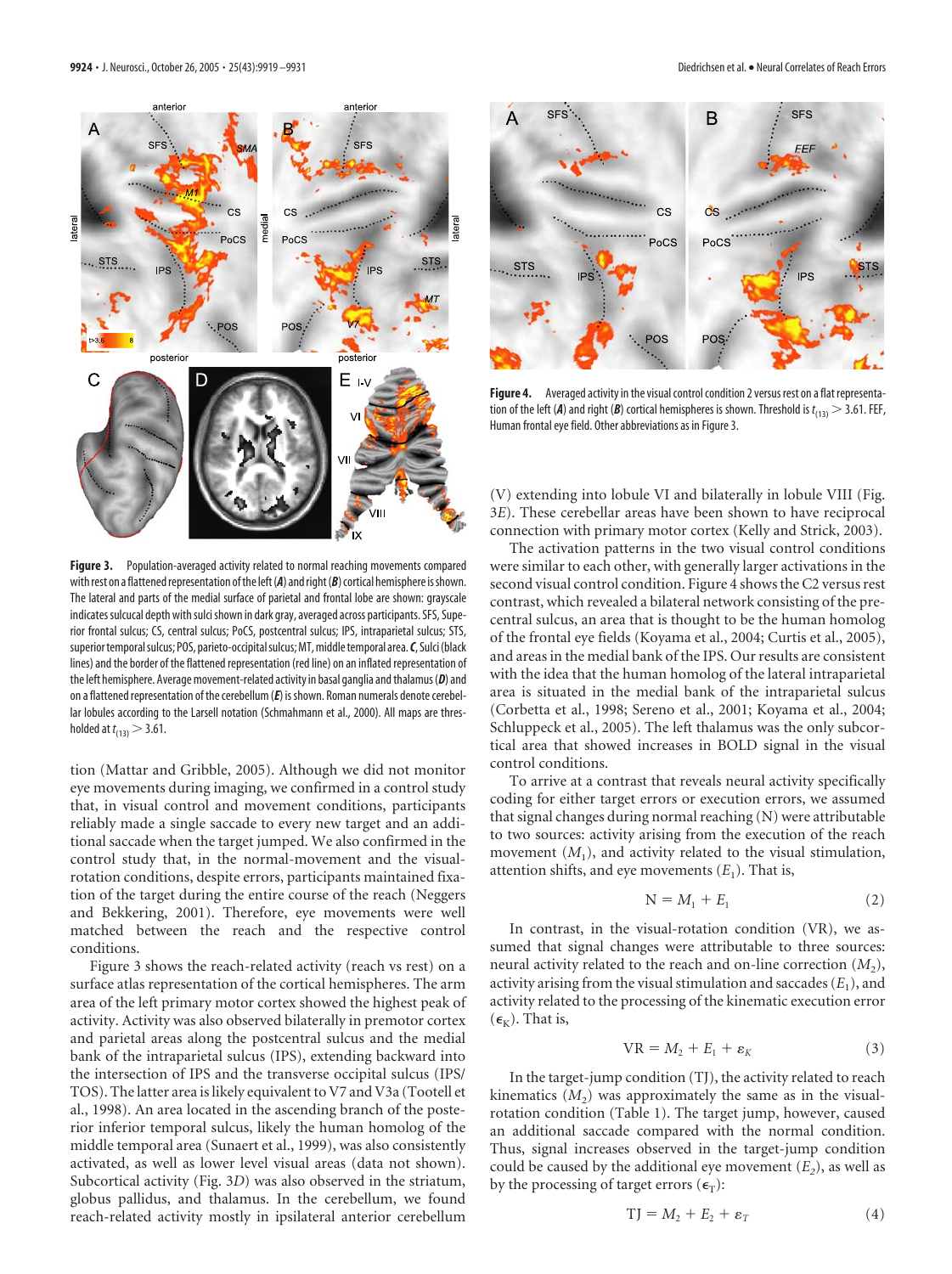

**Figure 5.** Statistical *t* map of areas activated more attributable to execution errors that lead to adaptation of internal models (blue) or more attributable to target errors that arise from a change in the reach target (red). Shown is the interaction contrast of Equation 5 at a threshold of  $t_{(13)}$   $>$  3.61. Bar graphs with the percentage signal change relative to rest from significant cluster are shown on the margins. Abbreviations as in Figure 3

The two visual control conditions C1 and C2 were designed to detect activity attributable to eye movements and visual stimulation, i.e.,  $C1 \sim E_1$  and  $C2 \sim E_2$ . Therefore, to detect neural activity that distinguished the two kinds of error, we used the following contrast:

$$
\varepsilon_T - \varepsilon_K \sim (TJ - C2) - (VR - C1)
$$
 (5)

To exclude spurious activations, we restricted our search region to task-related areas. These were defined as areas that showed a net positive signal change, averaged across all movement conditions. This lenient criterion led to a large search region that only excluded the inferior prefrontal and inferior temporal cortices. Within this search area, we identified voxels in which the above contrast was significant at a threshold of  $t_{(12)} =$ 3.61. Clusterwise *p* values, derived using Gaussian field theory (Friston et al., 1994), were then used to correct for the size of the search region.

The red areas in Figure 5 (see also Table 2) indicate clusters above threshold in which activity was driven preferentially by target errors, and the blue areas indicate clusters that were driven more by execution errors. In the cerebral hemispheres, areas that were more activated by target errors were exclusively in the posterior parietal cortex. In the left hemisphere, target errors activated multiple regions in the depth of the intraparietal sulcus, only one of which was significant. This cluster [the posterior IPS (IPSp)] showed activity related to eye movements and combined arm and eye movements but was especially active when the reach goal changed. A number of regions in the medial wall of the right superior parietal lobe (SPLmed) and bilaterally in the parietooccipital sulcus (POS) showed large increases in activity attributable to target errors. These areas were characterized by a very small signal change for normal movements. Finally, we also found an area between the IPS and the TOS involved in the detection of the target error. This area is likely a homolog of V3A or V7 (Tootell et al., 1998; Medendorp et al., 2005; Schluppeck et al., 2005).

In contrast to the target errors, the execution errors attributable to visual rotation activated regions more anterior in the parietal lobe (Fig. 5, blue). Clusters with very strong activity were

found bilaterally in the postcentral sulcus, on the boundary between Brodman area 2 and area 7 (Grefkes et al., 2001). In both hemispheres, the activity extended in the superior-posterior direction into area 5 (Fig. 5*A*, SPLa). Indeed, the area 5 cluster in the left hemisphere had the highest negative *t* value in the entire map, suggesting a strong drive attributable to execution errors. None of the clusters in area 5 and postcentral sulcus were driven by the visual control conditions. In contrast, the more posterior clusters in the middle SPL were activated considerably in the visual control conditions. The interaction contrast (Eq. 5) indicated involvement in execution errors, despite the fact that these clusters were more active during the target-jump condition than during the visual-rotation condition. However, the difference between the two visual control conditions was significantly larger, suggesting that stronger activation during execution errors was overlaid with some

weaker eye-movement-related activity.

To look for subcortical correlates of goal and execution errors, we used a search area confined to all subcortical and cerebellar voxels with movement-related activity. In this search region, we found only two significant clusters (using clusterwise *p* values, corrected for the search volume) activated attributable to target errors: a cluster in the left striatum (  $p = 0.03$  ) and a cluster in the right striatum ( $p < 0.001$ ) (Fig. 6*A*). We also found a goal-errorrelated cluster outside the gray matter in an area between superior colliculus, temporal lobe, and anterior cerebellum. Given the location of this cluster, we believe it to be an artifact. Importantly, we found no significant clusters in the basal ganglia, the cerebellum, or any other subcortical region in which execution errors produced larger increases in activity than target errors. The biggest cluster related to execution errors were two small sites in lobule VIII (Fig.  $6B$ ) of the cerebellum (MNI,  $-16$ ,  $-70$ ,  $-56$ ; MNI, 22,  $-78$ ,  $-50$ ), but both of these clusters were far from significant ( $p = 0.418$ ;  $p = 0.294$ ). To better reveal the activity patterns in the movement-related areas in basal ganglia and cerebellum, we used regions of interest (ROIs) based on the averaged anatomical image outlining the putamen, caudate, globus pallidus, thalamus, cerebellar hemispheres I–V, VI, and VIII, vermis V and VI, and dentate nucleus. In each region, we identified movement-related voxels based on the within-participant fixedeffects analysis ( $t_{(12)} = 1.64$ ;  $p = 0.05$ ). The proportions of movement-related voxels for each ROI are noted in Figure 6*C*. For example, approximately half of the voxels in both the left and right putamen, but  $\sim$ 80% of the voxels in the right cerebellum lobule V, were found to be movement related. Next, we averaged the percentage signal change in movement-related voxel in each ROI across subjects. Thus, our selection criterion for voxels (anatomical criteria  $+$  movement  $>$  rest) was independent of the contrast of interest (Eq. 5).

The ROI analysis confirmed the results of our voxel-based analysis. Of all subcortical ROIs, only the left putamen  $(t_{(12)} =$ 2.44;  $p = 0.03$ ), the right putamen ( $t_{(12)} = 3.42$ ;  $p = 0.005$ ), and the right caudate ( $t_{(12)} = 2.22$ ;  $p = 0.004$ ) showed a significant interaction contrast (Eq. 5), indicating a preferential involvement in target errors. Strikingly, execution errors led to a sup-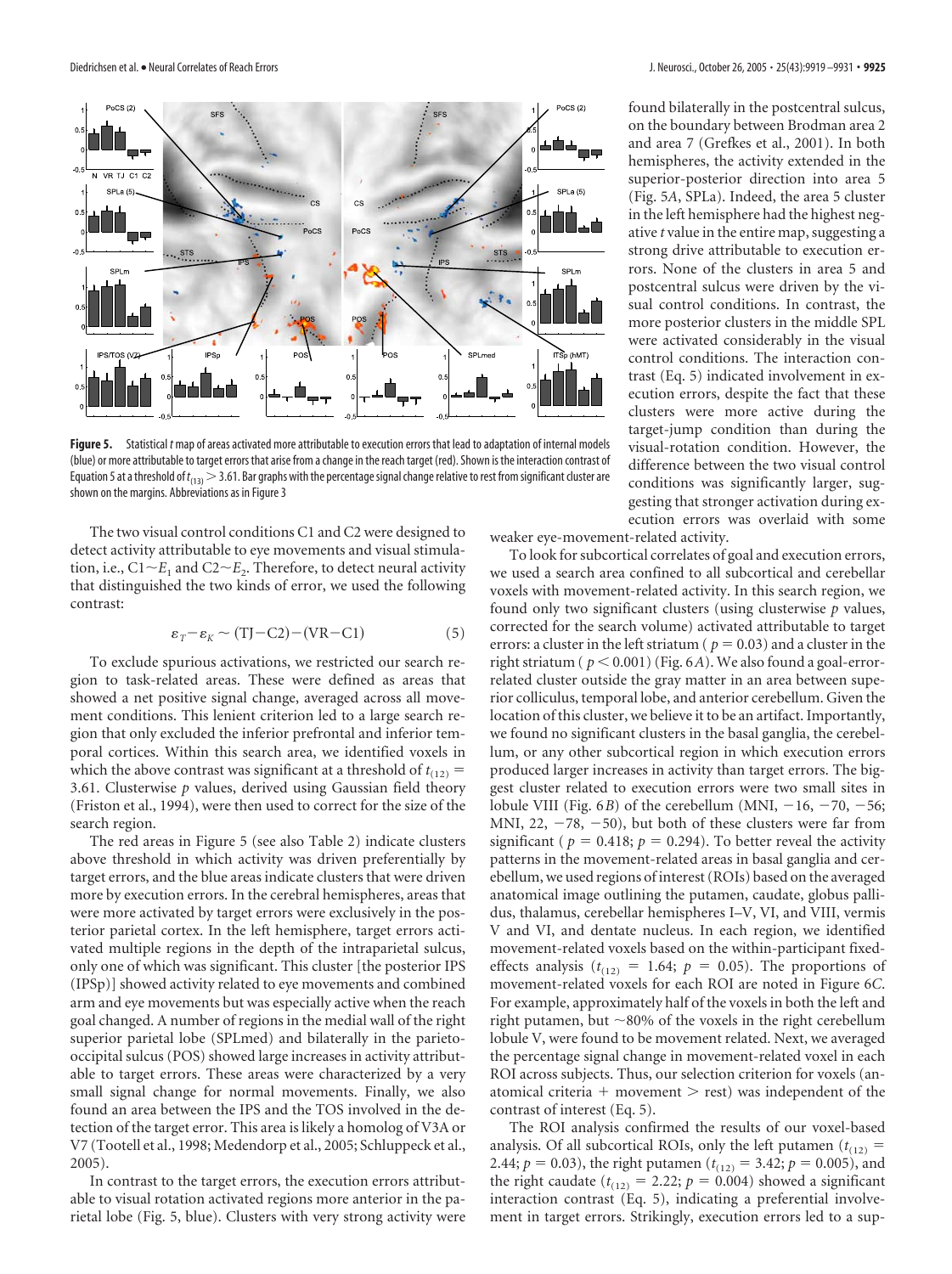| Table 2. Anatomical areas that showed a significant interaction contrast (Eq. 5) on a clusterwise level in experiment 1 |  |  |  |
|-------------------------------------------------------------------------------------------------------------------------|--|--|--|
|                                                                                                                         |  |  |  |

| Area                                   | Side | Extend $(mm2)$ | Peak t  | $P$ (cluster) | PALS     |           | MNI   |       |    |
|----------------------------------------|------|----------------|---------|---------------|----------|-----------|-------|-------|----|
|                                        |      |                |         |               | Latitude | Longitude | X     | Z     |    |
| More activated during target errors    |      |                |         |               |          |           |       |       |    |
| <b>IPSp</b>                            |      | 39             | 4.71    | 0.028         |          | 157       | $-28$ | $-63$ | 54 |
| SPLmed                                 | R    | 112            | 7.71    | < 0.001       | $-30$    | 131       |       | $-65$ | 60 |
| SPLmedp                                | R    | 71             | 7.79    | < 0.001       | $-33$    | 143       | 11    | $-72$ | 52 |
| IPS/TOS (V3a/V7)                       |      | 70             | 7.66    | < 0.001       | $-22$    | $-180$    | $-22$ | $-87$ | 22 |
| POS                                    |      | 184            | 9.31    | < 0.001       | $-60$    | 167       | $-16$ | $-73$ | 21 |
| POS                                    | R    | 80             | 4.86    | < 0.001       | $-49$    | 152       | 17    | $-71$ | 35 |
| <b>POSinf</b>                          | R    | 41             | 5.50    | 0.019         | $-80$    | 160       | 14    | $-55$ | 14 |
| More activated during execution errors |      |                |         |               |          |           |       |       |    |
| PoCSa $(2)$                            |      | 167            | $-6.11$ | < 0.001       | 51       | 139       | $-55$ | $-22$ | 51 |
| PoCSp $(2/7)$                          |      | 128            | $-6.51$ | < 0.001       | 41       | 151       | $-45$ | $-31$ | 45 |
| PoCS $(2)$                             | R    | 60             | $-6.12$ | 0.025         | 48       | 145       | 51    | $-23$ | 50 |
| PoCS $(2)$                             | R    | 39             | $-4.95$ | 0.033         | 66       | 152       | 62    | $-12$ | 39 |
| SPLa(5)                                |      | 17             | $-7.08$ | 0.78          | 8        | 134       | $-30$ | $-45$ | 66 |
| SPLa(5)                                | R    | 41             | $-4.16$ | 0.026         | 24       | 147       | 37    | $-38$ | 52 |
| SPLm                                   |      | 50             | $-4.59$ | 0.003         |          | 141       | $-32$ | $-53$ | 64 |
| ITS (hMT)                              | R    | 100            | $-5.61$ | < 0.001       | $^{-2}$  | $-144$    | 46    | $-72$ |    |

Height threshold was  $t_{(12)} = 3.61; p = 0.002$  (uncorrected). The total search volume was 110,156 mm<sup>2</sup> (2869 resels), with an estimated smoothness of full-width half-maximum of 6.2 mm. The expected size of random clusters . All area sizes are calculated on individual surfaces and averaged (Diedrichsen, 2005). The SPLa cluster on the left side was not significant but was reported because it contained the highest t value, and we found a homolog on the right side. The location of the maxima is listed in latitude/longitude for the population-averaged. landmark-and surface-based atlas (Van Essen. 2005) and the template of the MNI. L. Left: R. right: IPSp. posterior SPLmedp, middle posterior superior parietal lobe; POSinf, inferior parieto-occipital sulcus; PoSC, postcentral sulcus; PoCSa, anterior postcentral sulcus; PoCSp, posterior postcentral sulcus; SPLa, anterior superior pariet superior parietal lobe; ITS (hMT), inferior temporal sulcus (human homolog of MT).

pression of activity in the putamen compared with normal movements (left putamen,  $t_{(12)} = -2.13$ ,  $p = 0.054$ ; right putamen,  $t_{(12)} = 3.29$ ,  $p = 0.006$ ). In contrast, both execution and target errors significantly activated the right anterior cerebellum  $(VR-N, t_{(12)} = 2.69, p = 0.019; TJ-N, t_{(12)} = 3.26, p = 0.006$ .

In summary, random target errors produced significantly increased activity in the posterior aspects of the superior parietal cortex, including areas along the left intraparietal sulcus (IPSp and V7), as well as regions in the medial wall (SPLmed, POS). Furthermore, target errors produced increased activity in the putamen and caudate nuclei of the basal ganglia. Random visual rotations resulted in reaches that had kinematic errors comparable with the target-jump condition. However, these execution errors led to large activity in the somatosensory cortex and the anterior aspects of the superior parietal cortex (area 5). The cerebellum showed signal increases for both types of errors.

#### **Experiment 2: kinematic versus dynamic execution errors**

The second goal of our investigation was to compare areas involved in the correction of kinematic and dynamic errors. It has been suggested that the computations underlying the control of reaching differentiate between kinematics and dynamics (Atkeson, 1989; Flash and Sejnowski, 2001; Shadmehr and Wise, 2004). First, the visual difference vector between the hand and the target is translated into a kinematic plan, i.e., a plan of how the joint angles have to change to bring the hand to the target. In a second step, the kinematic plan has to be transformed into the torques and muscle commands required to make the desired movement. It has been hypothesized that kinematic and dynamic errors lead to adaptation in two separate inverse models (Krakauer et al., 1999). Based on this hypothesis, we predicted that kinematic and dynamic errors should activate neighboring but spatially separate regions of the motor system.

Experiment 2 was designed to test this hypothesis. We identified regions that responded to kinematic errors  $(\epsilon_K)$  or dynamic errors  $(\epsilon_D)$  by comparing the neural response in the visualrotation (VR) or the curl-field condition (CF) with normal, unperturbed movements (*N*). Additionally, this contrast was also sensitive to neural responses attributable to the additional movement corrections compared with normal movements  $(M_2 - M_1)$ .

$$
VR - N = \varepsilon_K + (M_2 - M_1) \tag{6}
$$

$$
CF - N = \varepsilon_D + (M_2 - M_1) \tag{7}
$$

The strength of the force field was adjusted so that the reaches in the two conditions were similar in terms of angular error, movement length, and movement duration (Table 1). Thus, a direct comparison between the two conditions would reveal regions that preferentially respond to either dynamic or kinematic errors. The arm torques needed to correct for the perturbation, however, are higher in the curl-field condition than in the visualrotation condition, which could lead to higher activity in the curl-field condition. For half of the participants, we therefore added a resistive-field condition to match the additional torques required in the curl-field condition. By comparing this condition to normal movements, we determined which areas were sensitive to the higher torque requirements in the absence of errors.

Compared with normal movements (reach without perturbations), there were significantly activated clusters for both the visual-rotation and curl-field conditions in the arm area of the left primary motor cortex (M1), bilaterally in the secondary somatosensory cortex (SII), and bilaterally in SI along the postcentral sulcus (Fig. 7*A*,*B*). We also found a significant cluster in the dorsal premotor cortex for the visual-rotation condition. In experiment 1, we had found slightly higher response to execution than to target errors in exactly the same region (Fig. 5), although these results were not significant on a clusterwise level.

Although kinematic and dynamic errors activated primarily overlapping areas, it appeared that the activity in the visualrotation condition involved more posterior regions of the parietal cortex, particularly in area 5. To test for the difference between visual-rotation versus curl-field condition, we began with a mask that included regions that were more active during movement than during rest. We then looked within this area for re-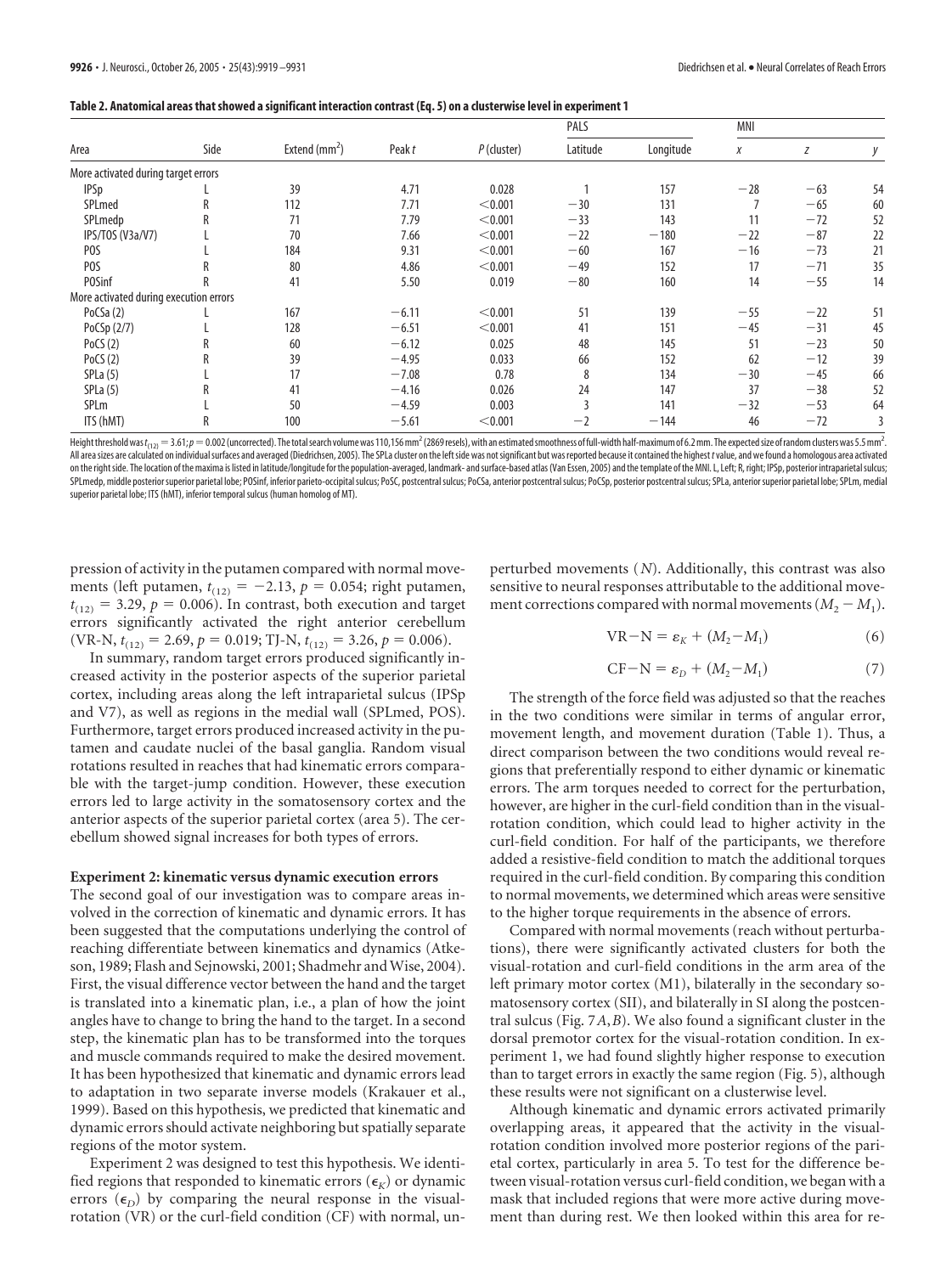

**Figure 6.** Interaction contrast (Eq. 5) for the subcortex. A, Left (  $p = 0.031$ ) and right (  $p < 0.001$ ) striatum show a stronger response to goal errors than to execution errors. *B*, Nosignificantsites were found in the cerebellum (see Results).*C*, Activation in anatomically defined ROIs. Results for symmetric left and right ROIs are shown next to each other. The middle bars show the proportion of each ROI that was identified as task related (average movement  $>$  rest;  $p$   $<$  0.05 uncorrected). The bar graphs show percentage signal change averaged only over task-related voxel for normal movement (N), visual-rotation (VR), target-jump (TJ), visual control 1 (C1), and visual control 2 (C2) conditions.

gions that were activated attributable to execution errors, i.e., (visual rotation  $+$  curl field)/2 versus normal movement. Within this final search region, we identified clusters that showed significant differences between the curl-field and visual-rotation conditions. Contrary to our prediction, we found no significant clusters that showed higher increases in activity in response to dynamic errors compared with kinematic errors of the same size. Rather, dynamic errors only produced neural activity in regions that were also activated by kinematic errors. However, there was a single cluster in area 5 of the left hemisphere that was significantly more active in response to kinematic errors than to dynamic errors (corrected  $p = 0.029$ ; MNI,  $-26$ ,  $-45$ ,  $+68$ ).

The resistive-field condition (compared with normal movements) led to significant activation restricted to the ipsilateral M1 and the bilateral SII (Fig. 7*A*). We therefore have to consider the possibility that the activity observed in these areas during the visual-rotation condition and the curl-field condition is related to the higher torque requirements compared with the normal movement condition rather than to an error signal per se.

We performed a similar search for error-related voxels in the

subcortical regions. The cerebellum (right lobule V and bilaterally in VIII) showed strongly increased activity during movements that experienced either kinematic or dynamic errors (Fig. 8*A*). Again, there was a remarkable degree of overlap between these regions. There was only one small region on the border of right lobule V and VI that showed higher activation in the visual-rotation than in the curl-field condition (MNI, 26,  $-46$ ,  $-32$ ;  $p =$ 0.006). No other subcortical sites were found that showed a significant difference between these two conditions.

We also conducted an anatomical ROI analysis for subcortical regions (Fig. 8*B*) (see above, Experiment 1: target errors versus execution errors). First, we replicated our result that the visual-rotation condition suppressed activity in the putamen compared with normal movement. This effect was significant in the right pu $t_{(15)} = -2.16; p = 0.047$  but not in the left putamen ( $t_{(15)} = -1.22$ ;  $p =$ 0.24). The suppression of activity during movement error is even more remarkable, considering that the movements in the normal condition were considerably shorter in length and duration than in the error conditions (Table 1).

In contrast, the cerebellar cortex showed increased activity with any type of error, both for kinematic or dynamic (all  $t > 4.07$ ; all  $p < 0.004$ ). In contrast to primary motor cortex, the resistive field condition did not lead to increased activity in the cerebellum, indicating that the signal increase in the error conditions was not related to the higher torque requirements of the corrective movements.

In summary, we found that the structures involved in the correction of errors attributable to misestimation of dynamics

(curl-field condition) were generally a subset of the neural areas involved in correction of movement errors attributable to misestimation of kinematics (visual-rotation condition). The overlapping areas involved the motor cortex, SII, an area along the postcentral sulcus, area 5, and the cerebellum lobules V and VIII. Motor cortex and SII were also highly activated by the resistivefield condition, which led to a similar torque output as the curlfield condition but did not demand error correction. In contrast, none of the ROIs in the basal ganglia were significantly activated by kinematic or dynamic errors. Only target errors, as shown in experiment 1, produced increased activity in the striatum.

# **Discussion**

We compared the neural response with different types of reach errors: target errors (induced by target displacements), kinematic errors (induced by novel visual feedback), and dynamic errors (induced by the application of force fields). The motor system showed trial-to-trial adaptation in response to random execution errors but not random target errors.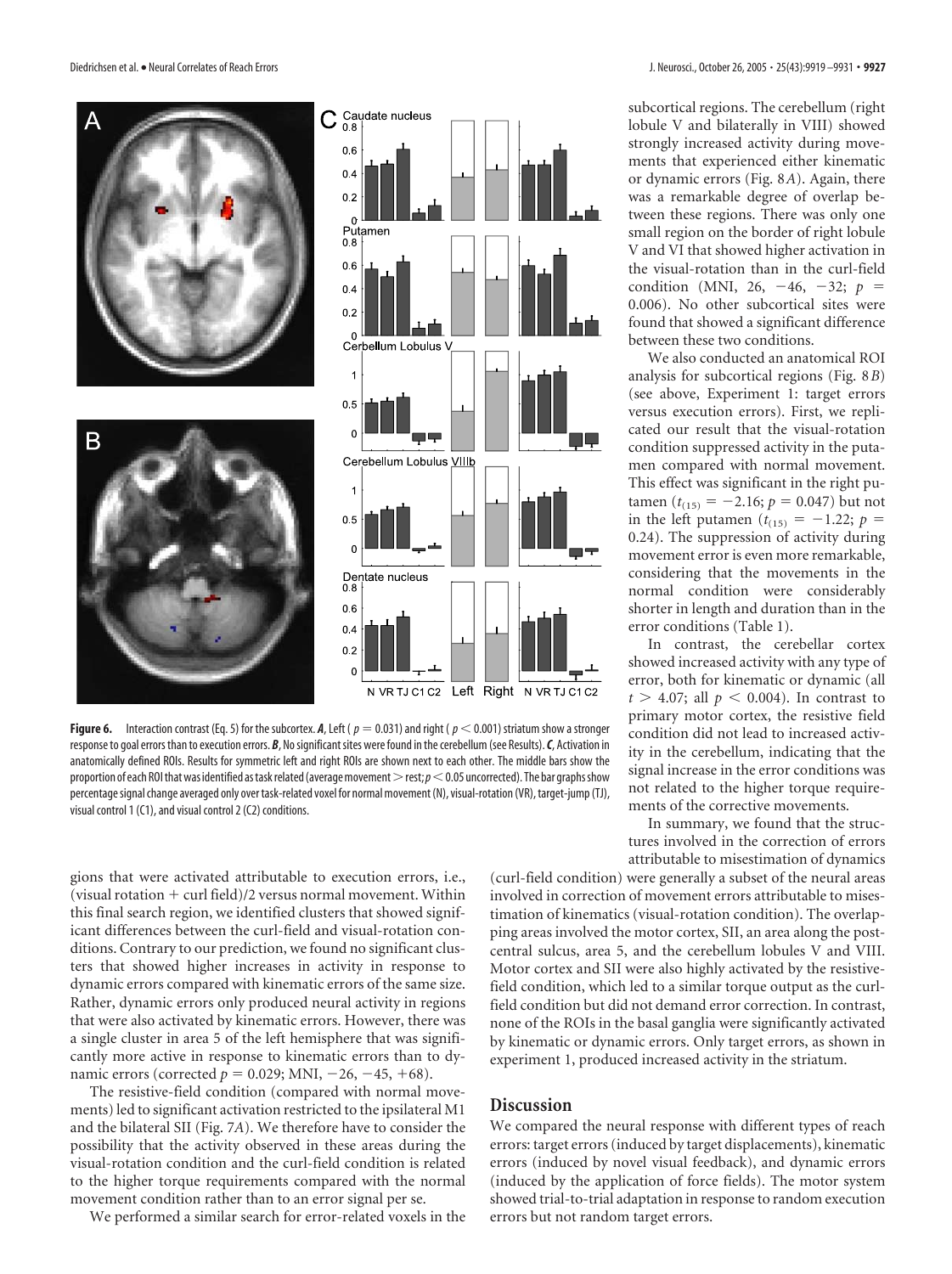

**Figure 7.** Activation in experiment 2 in the visual-rotation (blue) and curl-field (red) conditions relative to normal movements at a threshold of  $t_{(16)} > 4$  for the left (*A*) and right (*B*) hemisphere is shown. Purple areas indicate overlap. The bar graphs show average percentage signal change in selected areas of the left hemisphere for normal (N), visual-rotation (VR), curl-field (CF), and resistive-field (RF) conditions. Abbreviations as in Figure 3

# **Target errors and goal change**

Target errors, but not execution errors, activated the posterior SPL and the striatum. More lateral posterior parietal regions (e.g., IPSp) overlapped spatially with area "retIPS," implicated in a gaze-centered representation of reach targets (Medendorp et al., 2003, 2005). Recently, medial regions (e.g., SPLmed and POS) have been found to be more active during planning of reaching than during planning of saccades (Astafiev et al., 2003; Connolly et al., 2003), suggesting that these areas represent the current target for reaching movements. Given this functional role, the posterior SPL including the parieto-occipital sulcus constitutes a possible human homolog of the parietal-reach region (Snyder et al., 1998, 2000a,b; Battaglia-Mayer et al., 2000). Congruent with this hypothesis, we found that these areas showed increased activity when the target was updated during the reach.

In a classic positron emission tomography (PET) study, Desmurget et al. (2001) used a contrast similar to Equation 5 to identify regions involved in correction of reaching errors. They found an intraparietal site (approximately MNI  $-41, -48, 61$ ) located anterior to the areas that we found active during target errors. It is possible that the errors in the PET study behaved like execution errors because the target displacements occurred during the saccade and therefore went unnoticed attributable to saccadic suppression. This hypothesis predicts that, unlike the target errors that we studied, target jumps that occur during a saccade would result in trial-to-trial adaptation.

We observed involvement of the striatum in the correction for target errors but not execution errors. This result is consistent with impaired on-line correction in Parkinson's disease when reach target jumped during the reach (Desmurget et al., 2004). Evidence for the role of the basal ganglia in on-line correction was also found in Huntington's disease patients, which demonstrated

an inability to correct for large, externally imposed force pulses to the hand (Smith et al., 2000). Although it is not clear whether to categorize such external perturbations as goal or execution errors, it is possible that the observed deficits arose from an inability to maintain the behavioral goal throughout the movement.

We propose that reach goals are represented in the parietal reach region (Snyder et al., 2000b) and have to be rapidly switched when a target jump is detected. Recent evidence suggests the involvement of the striatum in this switching process (Zink et al., 2003; Cools et al., 2004). The selection and switching of the task-relevant goals may be achieved by the winner-take-all property of the cortical–striatal– cortical loop (Redgrave et al., 1999). Multiple possible target representations activate parallel subsets of striatal neurons, and inhibitory interconnections lead to disinhibition of only the strongest of these inputs (Jiang et al., 2003). Our finding that activity increases during target jumps, but decreases during visual rotation, suggests that the role of the putamen is limited to changes in the reach goal, without extending to on-line error correction in general.

No response to errors was found in the anterior cingulate, an area that has been connected to error detection and correction (Carter et al., 1998). We believe that errors that activate the cingulate are errors occurring when choosing a response under uncertainty (choice errors). In our study, there was never a choice; rather, errors arose during the execution of a (correctly) chosen action.

## **Execution errors and adaptation**

We found that execution errors produced strong adaptive responses that specifically activated anterior aspects of the parietal cortex. Because we applied random perturbations to the arm, adaptation could never accumulate, leaving the participants in a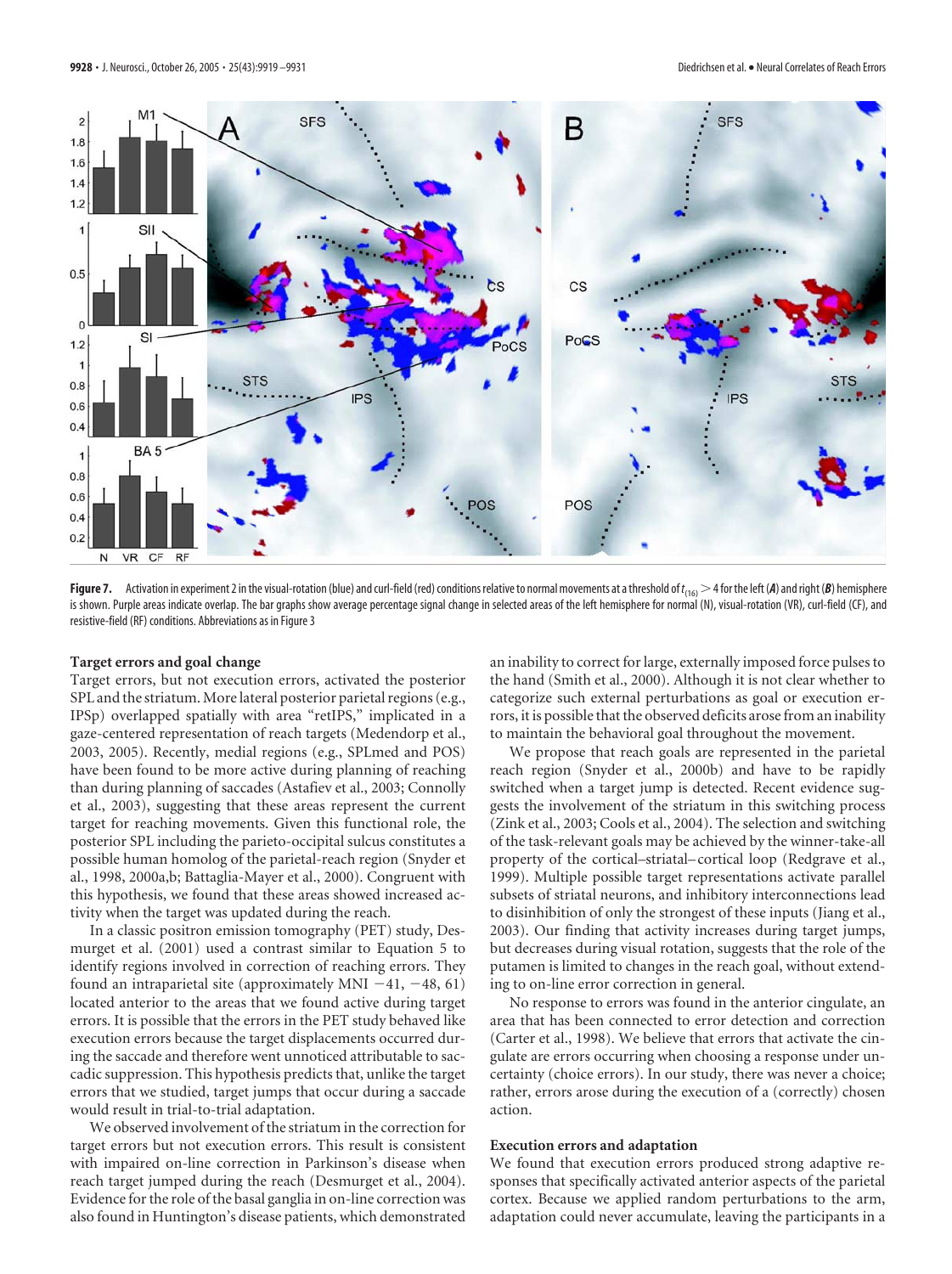

tional eye movements or replanning of the movement (Graydon et al., 2005) or the need to attend to a target object (Grefkes et al., 2004).

Previous work in the nonhuman primate has also suggested the involvement of dorsal premotor cortex (Wise et al., 1998) and supplementary motor area (SMA) (Padoa-Schioppa et al., 2004) in visuomotor adaptation. In experiment 2, we found that the dorsal premotor cortex significantly responded to kinematic errors. In experiment 1, this region also showed slightly higher responses to kinematic than to target errors, although this result was not significant on a clusterwise level. In the SMA, however, we found no consistent response to errors.

# **The role of the cerebellum and motor cortex in error correction and adaptation**

Cerebellar lesions profoundly reduce the ability to adapt to both dynamic and kinematic errors (Martin et al., 1996; Baizer et al., 1999; Maschke et al., 2004; Diedrichsen et al., 2005; Smith and Shadmehr, 2005). In contrast, on-line corrections to large perturbations are partly preserved (Smith et al., 2000). Therefore, we expected increased activity in the cerebellar cortex in response to execution errors but not to target errors. This hypothesis is reasonable given that climbing fibers are thought to carry error signals that cause adaptation (Kitazawa et al., 1998), and climbing fiber activity contributes substantially to the metabolic signal from the

**Figure 8.** *A*, Activation in experiment 2 in the visual-rotation (blue) and curl-field (red) conditions relative to normal movements at a threshold of  $t_{(16)} > 4$  displayed on a surface representation of the cerebellum (Van Essen, 2002). **B**, Percentage signal change(dark bars) insubcortical ROIs during normal(N), visual-rotation(VR), curl-field(CF), andresistivefield(RF) conditions. The middle gray bars show the proportion of each ROI that was identified as movement related (average movement  $>$  rest;  $p$   $<$  0.05 uncorrected).

constant state of early learning. Nonetheless, we found that execution errors led to adaptation on the next trial, whereas hardly any adaptation occurred in response to target errors. This new method is advantageous in investigating learning because we can match the characteristics of errors and movements while dissociating the adaptation produced by these errors.

In previous adaptation studies (Clower et al., 1996; Inoue et al., 1997, 2000; Krakauer et al., 2004; Graydon et al., 2005), it was less clear whether increases in neural activity during early learning were caused by error-driven adaptive processes or by changes in movements kinematics. Conversely, because learning did not accumulate in our study, our results do not speak to the question of whether neural representation shifts as a new internal model is formed (Shadmehr and Holcomb, 1997; Imamizu et al., 2000; Nezafat et al., 2001; Krakauer et al., 2004). Despite this limitation, our result shows that regions bilaterally along the postcentral sulcus and in area 5 receive execution error signals, making them candidates for areas that perform and learn new visuomotor transformations.

Although these conclusions are consistent with some findings (Inoue et al., 1997, 2000; Imamizu et al., 2004), they contradict other studies reporting involvement of posterior parietal regions in the acquisition of visuomotor transformations (Clower et al., 1996; Grefkes et al., 2004; Graydon et al., 2005). The involvement of the posterior SPL in these studies may be explained by addicerebellar cortex (Zhang et al., 2003).

All task-related areas in the cerebellum (lobules V, VI, and VIII and dentate) showed strongly increased activity to both execution and target errors. No area was selectively activated by execution errors. It is unclear how to resolve the contradiction between patient and functional imaging results. Given the fractured somatotopy of the cerebellum (Shambes et al., 1978), it is possible that we failed to detect small regions specific to execution errors. Based on the current limitations in spatial resolution, however, we have to conclude that the cerebellar BOLD signal is driven equivalently by target and execution errors. This finding is consistent with the observation of increases in cerebellar activity during early learning phases attributable to execution errors (Imamizu et al., 2000), as well as when the need for feedback control is increased (Seidler et al., 2004). Whether this activity only reflects on-line error correction, or possibly also adaptive processes, is still a matter of debate (Seidler et al., 2002).

We also failed to detect a differential role for the motor cortex in execution versus target errors. This is surprising because adaptation to force fields (Gandolfo et al., 2000; Li et al., 2001) or visual rotations (Paz et al., 2003) lead to lasting changes in response properties of primary motor cortex cells. It is possible that these changes would become apparent when adaptation is allowed to accumulate.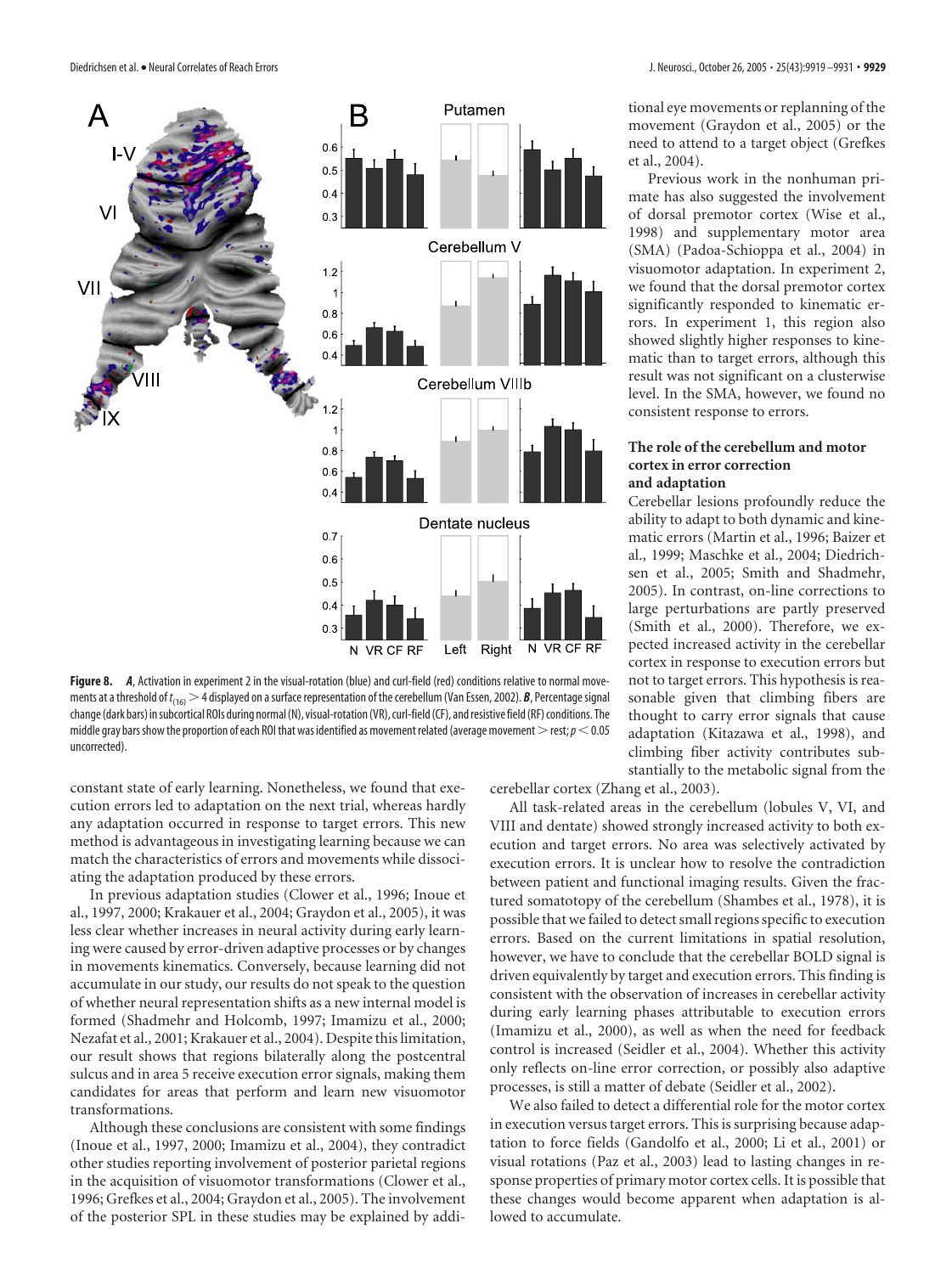## **Comparisons of kinematic and dynamic errors**

Neural responses specific to dynamic and kinematic errors were found in primarily overlapping areas along the postcentral sulcus. Only area 5 and the cerebellum on the border between lobules V and VI were more activated by kinematic than by dynamic errors. Thus, our results provide evidence that kinematic and dynamic transformations are performed in a continuous cascade ranging from area 5, in which very little force-related activity is found (Kalaska et al., 1990), forward into sensory motor cortex.

These transformations may be performed in an overlapping manner, most likely by populations of neurons that exhibit multiplicative tuning with respect to visual properties of hand and target positions, proprioceptive arm position, and dynamics (Hwang et al., 2003). Congruent with this hypothesis is the observation that dynamic and kinematic adaptation processes can interfere with each other (Tong et al., 2002). Based on our results, it appears that kinematic and dynamic transformations are not performed in two anatomically separate areas but rather in one continuous, overlapping cascade.

## **References**

- Ashburner J, Friston KJ (1999) Nonlinear spatial normalization using basis functions. Hum Brain Mapp 7:254 –266.
- Astafiev SV, Shulman GL, Stanley CM, Snyder AZ, Van Essen DC, Corbetta M (2003) Functional organization of human intraparietal and frontal cortex for attending, looking, and pointing. J Neurosci 23:4689 – 4699.
- Atkeson CG (1989) Learning arm kinematics and dynamics. Annu Rev Neurosci 12:157–183.
- Baizer JS, Kralj-Hans I, Glickstein M (1999) Cerebellar lesions and prism adaptation in macaque monkeys. J Neurophysiol 81:1960 –1965.
- Battaglia-Mayer A, Ferraina S, Mitsuda T, Marconi B, Genovesio A, Onorati P, Lacquaniti F, Caminiti R (2000) Early coding of reaching in the parietooccipital cortex. J Neurophysiol 83:2374 –2391.
- Carter CS, Braver TS, Barch DM, Botvinick MM, Noll D, Cohen JD (1998) Anterior cingulate cortex, error detection, and the online monitoring of performance. Science 280:747–749.
- Clower DM, Hoffman JM, Votaw JR, Faber TL, Woods RP, Alexander GE (1996) Role of posterior parietal cortex in the recalibration of visually guided reaching. Nature 383:618 – 621.
- Connolly JD, Andersen RA, Goodale MA (2003) FMRI evidence for a "parietal reach region" in the human brain. Exp Brain Res 153:140 –145.
- Cools R, Clark L, Robbins TW (2004) Differential responses in human striatum and prefrontal cortex to changes in object and rule relevance. J Neurosci 24:1129 –1135.
- Corbetta M, Akbudak E, Conturo TE, Snyder AZ, Ollinger JM, Drury HA, Linenweber MR, Petersen SE, Raichle ME, Van Essen DC, Shulman GL (1998) A common network of functional areas for attention and eye movements. Neuron 21:761–773.
- Curtis CE, Cole MW, Rao VY, D'Esposito M (2005) Canceling planned action: an fMRI study of countermanding saccades. Cereb Cortex 15:1281–1289.
- Desmurget M, Grafton S (2000) Forward modeling allows feedback control for fast reaching movements. Trends Cogn Sci 4:423– 431.
- Desmurget M, Epstein CM, Turner RS, Prablanc C, Alexander GE, Grafton ST (1999) Role of the posterior parietal cortex in updating reaching movements to a visual target. Nat Neurosci 2:563–567.
- Desmurget M, Grea H, Grethe JS, Prablanc C, Alexander GE, Grafton ST (2001) Functional anatomy of nonvisual feedback loops during reaching: a positron emission tomography study. J Neurosci 21:2919 –2928.
- Desmurget M, Gaveau V, Vindras P, Turner RS, Broussolle E, Thobois S (2004) On-line motor control in patients with Parkinson's disease. Brain 127:1755–1773.
- Diedrichsen J (2005) Surface statistics using Caret. Available online at: www.bme.jhu.edu/~jdiedric/imaging/surfacestats.htm.
- Diedrichsen J, Shadmehr R (2005) Detecting and adjusting for artifacts in fMRI time series data. NeuroImage 27:624 – 634.
- Diedrichsen J, Verstynen T, Lehman SL, Ivry RB (2005) Cerebellar involvement in anticipating the consequences of self-produced actions during bimanual movements. J Neurophysiol 93:801-812.
- Donchin O, Francis JT, Shadmehr R (2003) Quantifying generalization from trial-by-trial behavior of adaptive systems that learn with basis functions: theory and experiments in human motor control. J Neurosci 23:9032–9045.
- Flash T, Sejnowski TJ (2001) Computational approaches to motor control. Curr Opin Neurobiol 11:655– 662.
- Friston K, Holmes AP, Ashburner J (1999) Statistical Parameter Mapping (SPM). Available at www.fil.ion.ucl.ac.uk/spm.
- Friston KJ, Worsley KJ, Frackowiak RSJ, Mazziotta JC, Evans AC (1994) Assessing the significance of focal activations using their spatial extent. Hum Brain Mapp 1:214 –220.
- Gandolfo F, Li C, Benda BJ, Schioppa CP, Bizzi E (2000) Cortical correlates of learning in monkeys adapting to a new dynamical environment. Proc Natl Acad Sci USA 97:2259 –2263.
- Graydon FX, Friston KJ, Thomas CG, Brooks VB, Menon RS (2005) Learning-related fMRI activation associated with a rotational visuomotor transformation. Brain Res Cogn Brain Res 22:373–383.
- Grefkes C, Geyer S, Schormann T, Roland P, Zilles K (2001) Human somatosensory area 2: observer-independent cytoarchitectonic mapping, interindividual variability, and population map. NeuroImage 14:617– 631.
- Grefkes C, Ritzl A, Zilles K, Fink GR (2004) Human medial intraparietal cortex subserves visuomotor coordinate transformation. NeuroImage 23:1494 –1506.
- Hwang EJ, Donchin O, Smith MA, Shadmehr R (2003) A gain-field encoding of limb position and velocity in the internal model of arm dynamics. PLoS Biol 1:E25.
- Imamizu H, Miyauchi S, Tamada T, Sasaki Y, Takino R, Puetz B, Yoshoka T, Kawato M (2000) Human cerebellar activity reflecting an acquired internal model of a new tool. Nature 403:192–195.
- Imamizu H, Kuroda T, Yoshioka T, Kawato M (2004) Functional magnetic resonance imaging examination of two modular architectures for switching multiple internal models. J Neurosci 24:1173–1181.
- Inoue K, Kawashima R, Satoh K, Kinomura S, Goto R, Sugiura M, Ito M, Fukuda H (1997) Activity in the parietal area during visuomotor learning with optical rotation. NeuroReport 8:3979 –3983.
- Inoue K, Kawashima R, Satoh K, Kinomura S, Sugiura M, Goto R, Ito M, Fukuda H (2000) A PET study of visuomotor learning under optical rotation. NeuroImage 11:505–516.
- Jiang H, Stein BE, McHaffie JG (2003) Opposing basal ganglia processes shape midbrain visuomotor activity bilaterally. Nature 423:982–986.
- Kalaska JF, Cohen DA, Prud'homme M, Hyde ML (1990) Parietal area 5 neuronal activity encodes movement kinematics, not movement dynamics. Exp Brain Res 80:351–364.
- Kelly RM, Strick PL (2003) Cerebellar loops with motor cortex and prefrontal cortex of a nonhuman primate. J Neurosci 23:8432– 8444.
- Kitazawa S, Kimura T, Yin PB (1998) Cerebellar complex spikes encode both destinations and errors in arm movements. Nature 392:494 – 497.
- Koyama M, Hasegawa I, Osada T, Adachi Y, Nakahara K, Miyashita Y (2004) Functional magnetic resonance imaging of macaque monkeys performing visually guided saccade tasks: comparison of cortical eye fields with humans. Neuron 41:795– 807.
- Krakauer JW, Ghilardi MF, Ghez C (1999) Independent learning of internal models for kinematic and dynamic control of reaching. Nat Neurosci 2:1026 –1031.
- Krakauer JW, Ghilardi MF, Mentis M, Barnes A, Veytsman M, Eidelberg D, Ghez C (2004) Differential cortical and subcortical activations in learning rotations and gains for reaching: a PET study. J Neurophysiol 91:924 –933.
- Li CS, Padoa-Schioppa C, Bizzi E (2001) Neuronal correlates of motor performance and motor learning in the primary motor cortex of monkeys adapting to an external force field. Neuron 30:593– 607.
- Logothetis NK (2003) The underpinnings of the BOLD functional magnetic resonance imaging signal. J Neurosci 23:3963–3971.
- Martin TA, Keating JG, Goodkin HP, Bastian AJ, Thach WT (1996) Throwing while looking through prisms. I. Focal olivocerebellar lesions impair adaptation. Brain 119:1183–1198.
- Maschke M, Gomez CM, Ebner TJ, Konczak J (2004) Hereditary cerebellar ataxia progressively impairs force adaptation during goal-directed arm movements. J Neurophysiol 91:230 –238.
- Mattar AA, Gribble PL (2005) Motor learning by observing. Neuron 46:153–160.